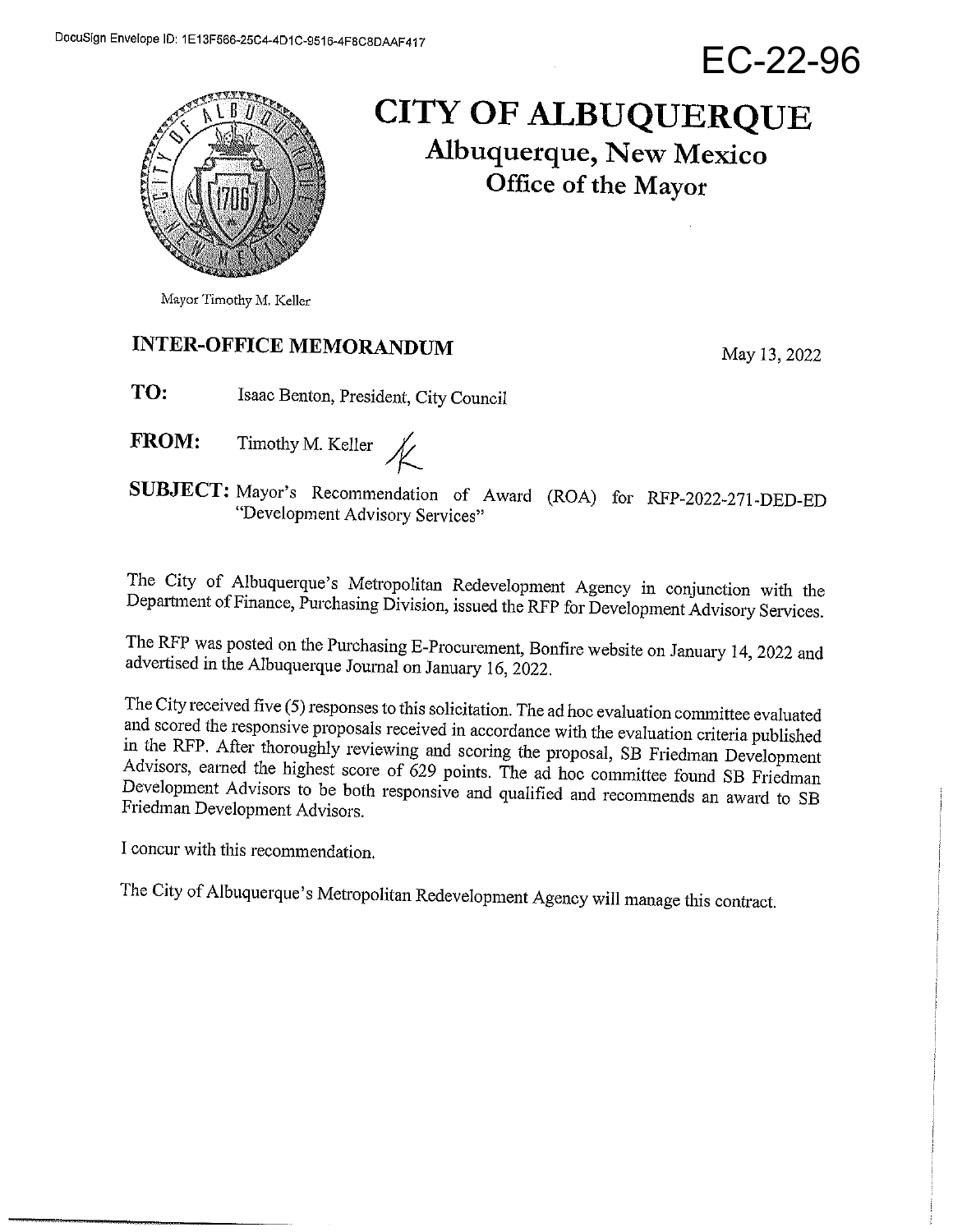Mayor's Recommendation of Award (ROA) for RFP-2022-271-DED-ED "Development Advisory Services:

Approve Lawrence Rael Interim Chief Administrative Biffi

| -DocuSigned by:    | Approved as to Legal Form:                        |                                   |      | -DS |
|--------------------|---------------------------------------------------|-----------------------------------|------|-----|
| <u>Lawren</u> bech |                                                   | 5/19/2022   10:47 $\sqrt{4F}$ MDT |      |     |
|                    | Esteban <sup>2</sup> A <sup>14</sup> Aguilar, Jr. |                                   | Date |     |
| City Attorney      |                                                   |                                   |      |     |

Recommended:

-DocuSigned by: Charles Ashley III 5/16/2022 | 9:46 AM MDT CHarles Ashley III Date Director, Department of Economic Development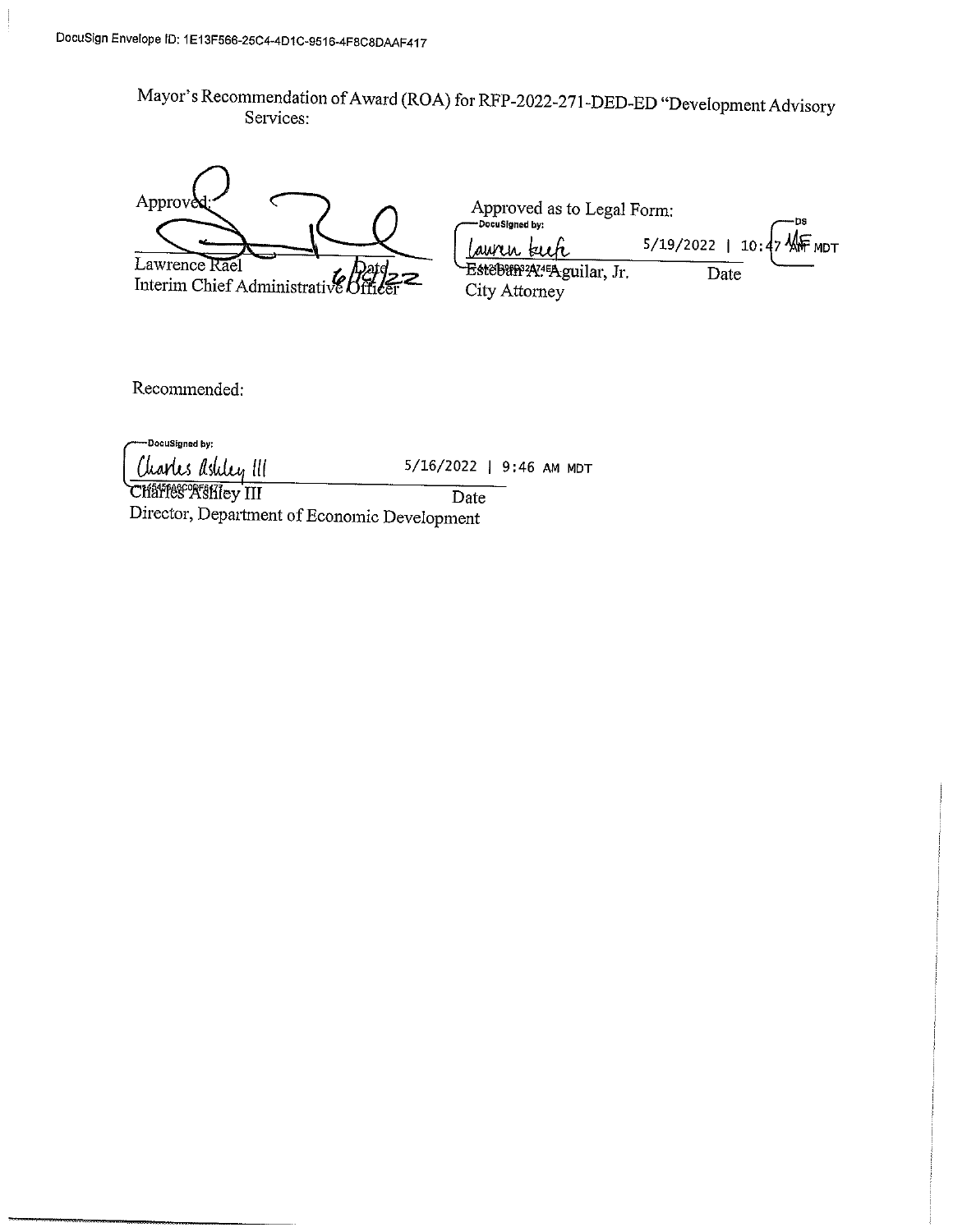# **Cover Analysis**

Cover Analysis

1. What is it?

Real estate development advisory services contract on projects led by Metropolitan Redevelopment Agency (MRA)

2. What will this piece of legislation do?

This legislation will approve the selected advisory firm to provide real estate development and complex financial advisory services in support of redevelopment projects led by MRA.

3. Why is this project needed?

The project is needed to provide advisory support for division on commercial, market-rate housing, affordable housing, mixed-use, and public facilities. Redevelopment projects range from \$1M to \$150M and tend to include extremely complex financial structures including new market tax credits, historic tax credits, HUD 221(d)4 commercial loans, and other sources of financial subsidy sources.

4. How much will it cost and what is the funding source? The estimated compensation is \$500,000 over 5 years, and funding sources will vary by tasked project and may include local, state, or federal funds.

5. Is there a revenue source associated with this contract? If so, what level of income is projected? No.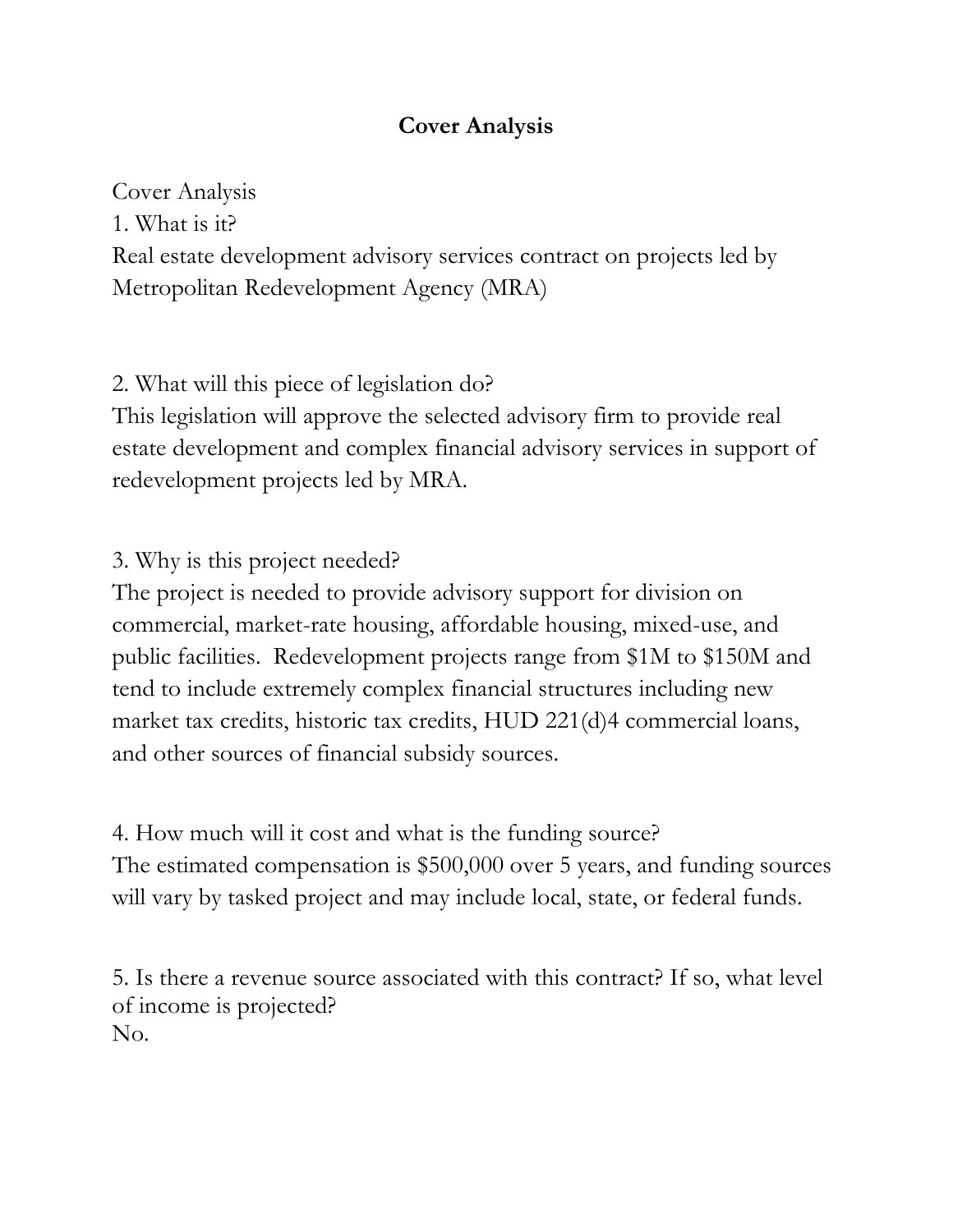#### **FISCAL IMPACT ANALYSIS**

| TITLE: | Award to S. B. Friedman & Company<br>for "MRA Real Estate Development Finance Analytical Services" | R: EC<br>FUND: | Various    |
|--------|----------------------------------------------------------------------------------------------------|----------------|------------|
|        |                                                                                                    | DEPT:          | <b>MRA</b> |

 $[x]$ No measurable fiscal impact is anticipated, i.e., no impact on fund balance over and above existing appropriations.

 $[$ (If Applicable) The estimated fiscal impact (defined as impact over and above existing appropriations) of this legislation is as follows:

|                                     |      | <b>Fiscal Years</b> |  |      |       |  |
|-------------------------------------|------|---------------------|--|------|-------|--|
|                                     | 2022 | 2023                |  | 2024 | Total |  |
| Base Salary/Wages                   |      |                     |  |      |       |  |
| Fringe Benefits at                  |      |                     |  |      |       |  |
| <b>Subtotal Personnel</b>           |      |                     |  |      |       |  |
| <b>Operating Expenses</b>           |      |                     |  |      |       |  |
| Property                            |      |                     |  |      |       |  |
| <b>Indirect Costs</b>               |      |                     |  |      |       |  |
| <b>Total Expenses</b>               |      |                     |  |      |       |  |
| [X] Estimated revenues not affected |      |                     |  |      |       |  |
| [] Estimated revenue impact         |      |                     |  |      |       |  |
| Revenue from program                |      |                     |  |      |       |  |
| Amount of Grant                     |      |                     |  |      |       |  |
| City Cash Match                     |      |                     |  |      |       |  |
| City Inkind Match                   |      |                     |  |      |       |  |
| City IDOH                           |      |                     |  |      |       |  |
| <b>Total Revenue</b>                |      |                     |  |      |       |  |

These estimates do not include any adjustment for inflation.

\* Range if not easily quantifiable.

Number of Positions created

#### **COMMENTS:**

**For consultant teams to provide complex real estate development finance analytical services to support the MRA in the execution of its mission and the core activities. Estimated compensation is \$500,000 over 5 years, and funding sources will vary by tasked project and may include local, state, or federal funds.**

**COMMENTS ON NON-MONETARY IMPACTS TO COMMUNITY/CITY GOVERNMENT:**

APPROVED:

FISCAL ANALYST

DIRECTOR (date)

REVIEWED BY:

EXECUTIVE BUDGET ANALYST BUDGET OFFICER (date) CITY ECONOMIST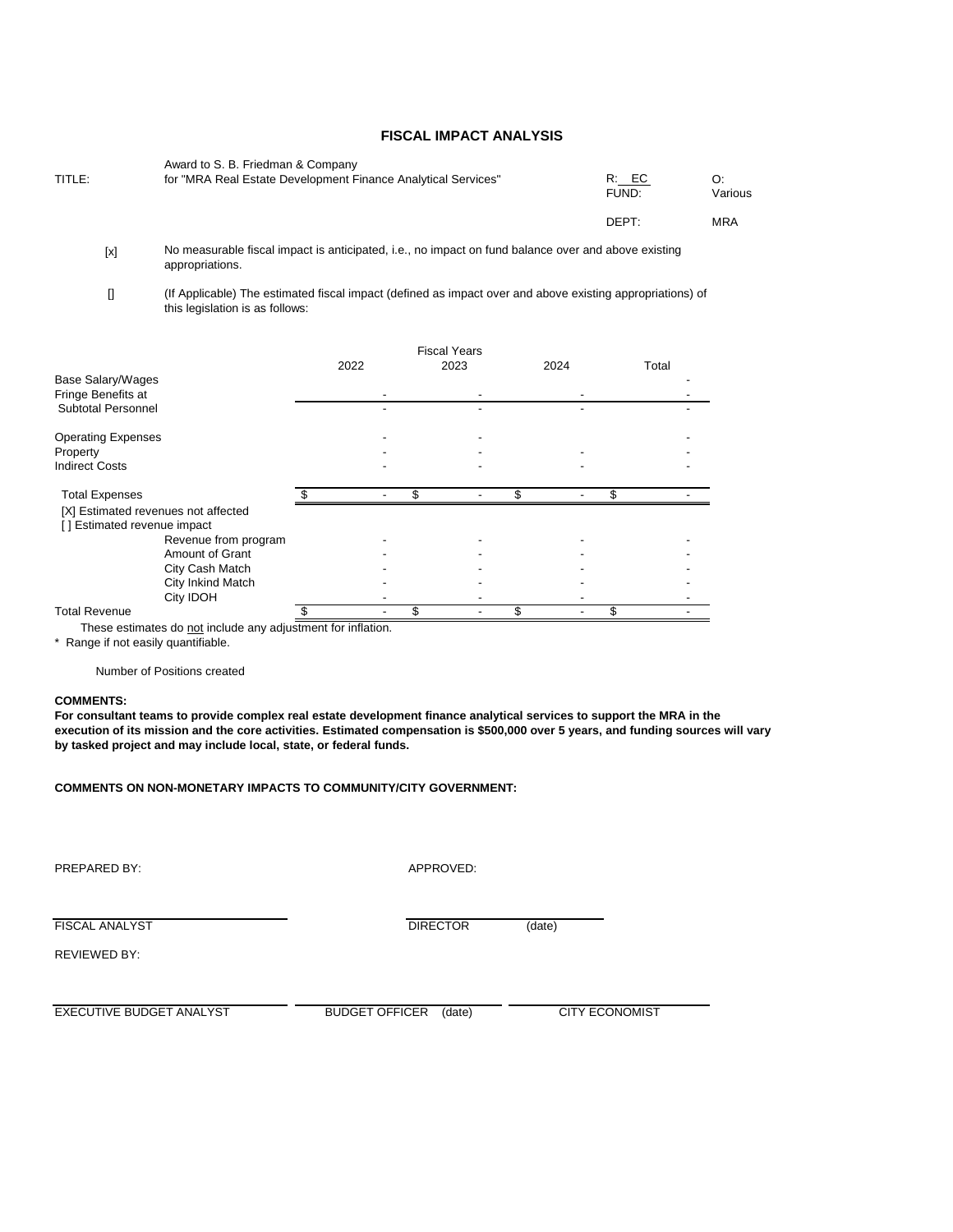

# City of Albuquerque

Department of Finance and Administrative Services

### **Timothy M. Keller, Mayor**

| <b>Interoffice Memorandum</b> |                                                                                                                       | Date | $3/24/2022$   4:08 PM MDT |                              |
|-------------------------------|-----------------------------------------------------------------------------------------------------------------------|------|---------------------------|------------------------------|
| TO:                           | Sarita Nair, Chief Administrative Officer                                                                             |      |                           |                              |
| <b>FROM:</b>                  | Charles Ashley III, Director, Department of Economic Development                                                      |      |                           | $\lfloor \text{All} \rfloor$ |
| <b>SUBJECT:</b>               | <b>Recommendation of Award –</b><br>RFP Number: RFP-2022-271-DED-ED<br><b>RFP Name: Development Advisory Services</b> |      |                           |                              |

The Department of Finance and Administrative Services, Purchasing Division, issued the subject solicitation in conjunction with the Metropolitan Redevelopment Agency for development advisory services.

The solicitation was posted on the Purchasing website and advertised in the Albuquerque Journal. The number of responses received for evaluation were three (3).

The Ad Hoc Evaluation Committee evaluated and scored the responses in accordance with the evaluation criteria published in the RFP and recommends award of contract to SB Friedman Development Advisors.

I concur with this recommendation. Listed below are the composite scores for the top three response(s) received:

| <b>COMPANY NAME</b>                       | <b>SCORE</b> |
|-------------------------------------------|--------------|
| <b>SB</b> Friedman Development Advisors   | 629          |
| Redevelopment Management Associates (RMA) | 468          |
| Angel City Advisors                       | 423          |

The Department that will be managing this contract is the Metropolitan Redevelopment Agency.

Approved:<br><u>DocuSigned</u> by:

 $\sqrt{3/29/2022}$  | 11:16 AM MDT

Sarita (Date) Chief Administrative Officer

Attachment: Scoring Summary